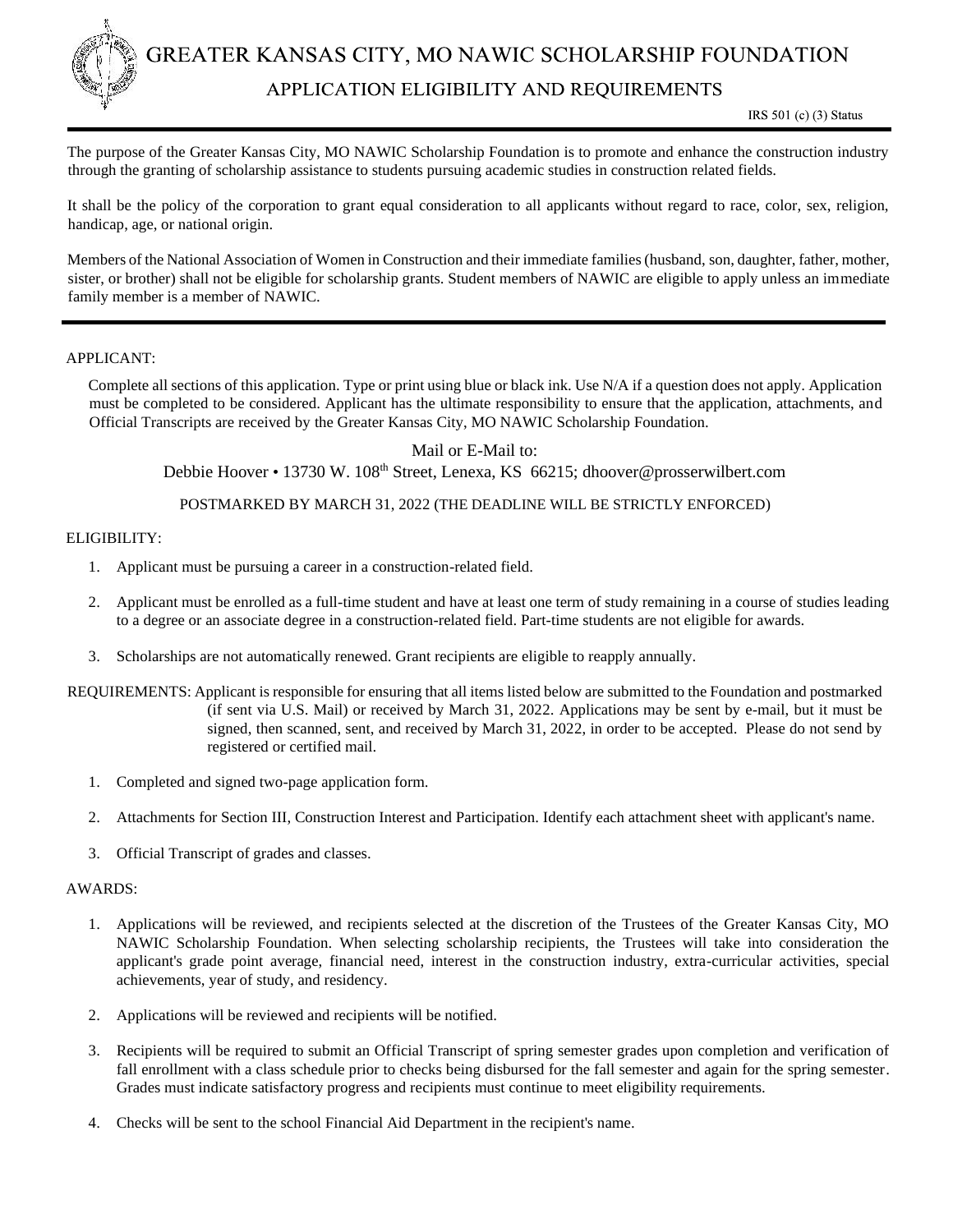National Association of Women in Construction



The Greater Kansas City, Missouri NAWIC Scholarship Foundation IRS 501 (c)(3) Status www.kcnawic.org

## SCHOLARSHIP APPLICATION

For consideration, return completed application with attachments and your official transcript postmarked or e-mailed by March 31, 2022 to:

> Debbie Hoover 13730 W 108<sup>th</sup> Street Lenexa, KS 66215 dhoover@prosserwilbert.com (913) 906-0104

## I. PERSONAL INFORMATION

| А.         | Name                                                                                                                             |                 |                    |       |     |  |  |  |  |
|------------|----------------------------------------------------------------------------------------------------------------------------------|-----------------|--------------------|-------|-----|--|--|--|--|
|            | Last                                                                                                                             | First           | MI                 |       |     |  |  |  |  |
|            |                                                                                                                                  |                 |                    |       |     |  |  |  |  |
| Β.         | Address 1. Home<br>Number & Street                                                                                               | City            |                    | State | Zip |  |  |  |  |
|            |                                                                                                                                  |                 |                    |       |     |  |  |  |  |
|            | Number & Street                                                                                                                  | City            |                    | State | Zip |  |  |  |  |
|            | 3. Address you can be contacted in April/May:                                                                                    |                 | Home School School |       |     |  |  |  |  |
| C.         |                                                                                                                                  |                 |                    |       |     |  |  |  |  |
| D.         |                                                                                                                                  |                 |                    |       |     |  |  |  |  |
| Е.         | Are you a student member of the National Association of Women in Construction?<br>Yes $\square$ No $\square$                     |                 |                    |       |     |  |  |  |  |
| ${\bf F}.$ | Are you immediately related to a member of the National Association of Women in Construction? Yes $\Box$ No $\Box$               |                 |                    |       |     |  |  |  |  |
| G.         | Have you previously been awarded a scholarship by the Gr. Kansas City, MO NAWIC Scholarship Foundation?<br>$Yes \Box No \Box If$ |                 |                    |       |     |  |  |  |  |
|            |                                                                                                                                  |                 |                    |       |     |  |  |  |  |
| П.         | SCHOLASTIC INFORMATION                                                                                                           |                 |                    |       |     |  |  |  |  |
| А.         |                                                                                                                                  |                 |                    |       |     |  |  |  |  |
|            |                                                                                                                                  | Name & Location |                    |       |     |  |  |  |  |
| <b>B.</b>  | Grade Point Average ____________(Attach copy of Official Transcript)                                                             |                 |                    |       |     |  |  |  |  |
| C.         | During the next academic year, I will enroll as a ______ full year student in a _____ year program. Year Graduating: ______      |                 |                    |       |     |  |  |  |  |
| D.         |                                                                                                                                  |                 |                    |       |     |  |  |  |  |
|            | or is construction trade-related and will lead to employment as a                                                                |                 |                    |       |     |  |  |  |  |
| Ε.         |                                                                                                                                  |                 |                    |       |     |  |  |  |  |
| F.         | Attach current copy of resume.                                                                                                   |                 |                    |       |     |  |  |  |  |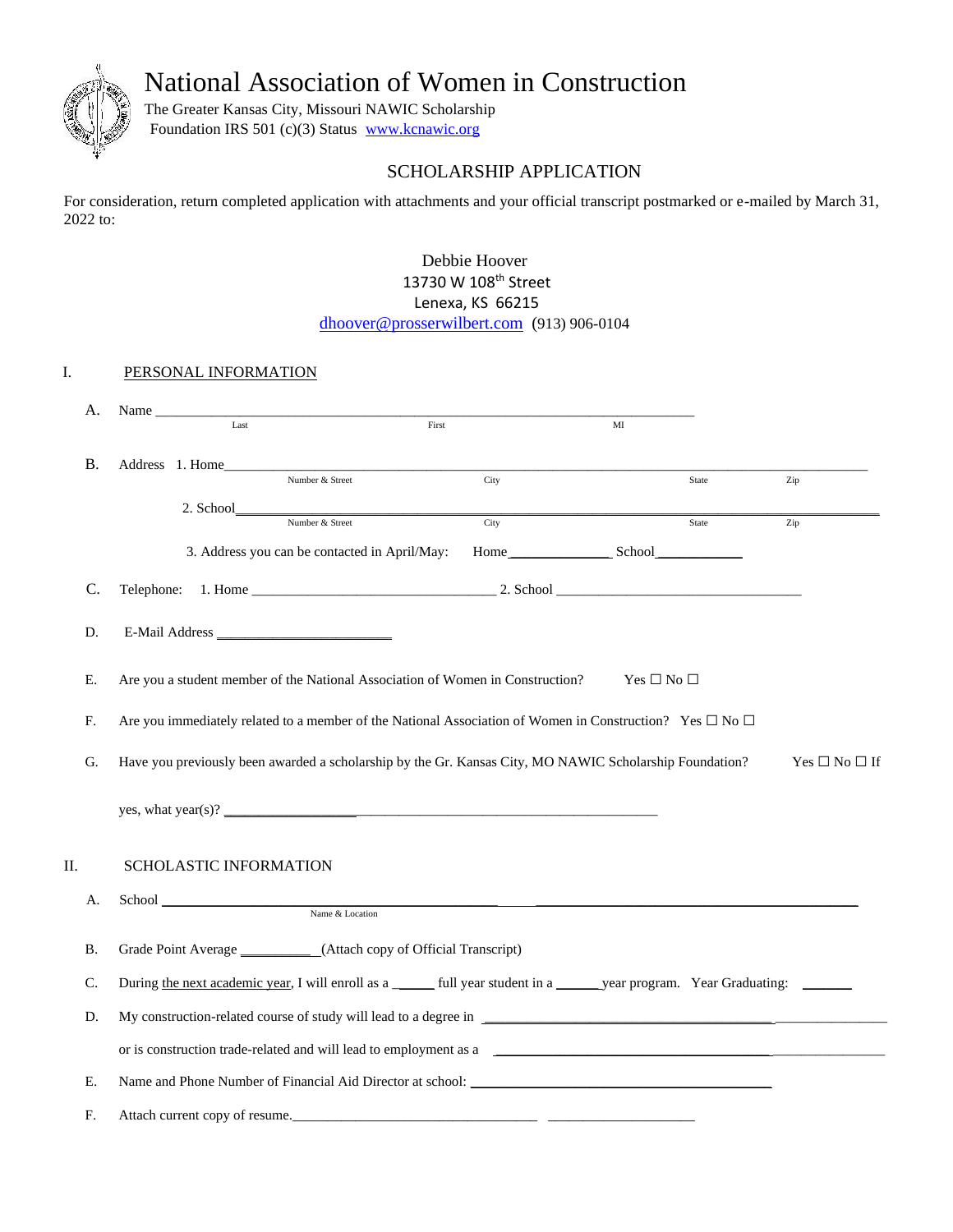### III. CONSTRUCTION INTEREST AND PARTICIPATION Attach additional pages for essays as needed.

- A. Why are you interested in a construction industry career and what has led you to this decision?
- B. What are your construction-related activities and interests, your most important contributions to them, and what has your participation meant to you? List construction-related awards and recognition.
- C. Please give a brief statement regarding need, family situation, career goals, extra-curricular activities, and other relevant information to assist in the evaluation of your application.

|                | NAME                                                                                                                                                                                    |                      |  |  |  |  |
|----------------|-----------------------------------------------------------------------------------------------------------------------------------------------------------------------------------------|----------------------|--|--|--|--|
| IV.            | FINANCIAL INFORMATION                                                                                                                                                                   |                      |  |  |  |  |
| А.             |                                                                                                                                                                                         |                      |  |  |  |  |
| <b>B.</b>      |                                                                                                                                                                                         |                      |  |  |  |  |
| C.             |                                                                                                                                                                                         |                      |  |  |  |  |
| D.             | Are you declared a dependent on anyone's tax returns? Yes $\Box$ No $\Box$                                                                                                              |                      |  |  |  |  |
|                |                                                                                                                                                                                         |                      |  |  |  |  |
| F <sub>r</sub> | Please list all scholarship/grant programs to which you have applied for financial assistance (including other NAWIC resources):                                                        |                      |  |  |  |  |
|                | Source<br>Awarded or Pending                                                                                                                                                            | Amount per year      |  |  |  |  |
|                | <u> 1989 - Andrea San Aonaichte ann an Cathair ann an Comhair ann an Chomhair ann an Chomhair ann an Chomhair an</u>                                                                    |                      |  |  |  |  |
|                | <u> 1989 - Andrea San Andrea San Andrea San Andrea San Andrea San Andrea San Andrea San Andrea San Andrea San A</u><br><u> 1989 - Johann John Stone, Amerikaansk politiker (* 1908)</u> |                      |  |  |  |  |
| G.             | Will you be living with your parents while attending school/classes?                                                                                                                    | Yes $\Box$ No $\Box$ |  |  |  |  |
| H.             | Do you live with your parents during the summer break?                                                                                                                                  | Yes $\Box$ No $\Box$ |  |  |  |  |
| Ι.             | Do you have dependent children that you support or care for in your home?                                                                                                               |                      |  |  |  |  |
|                | What percentage of your college education and living expenses do you provide? ______%                                                                                                   |                      |  |  |  |  |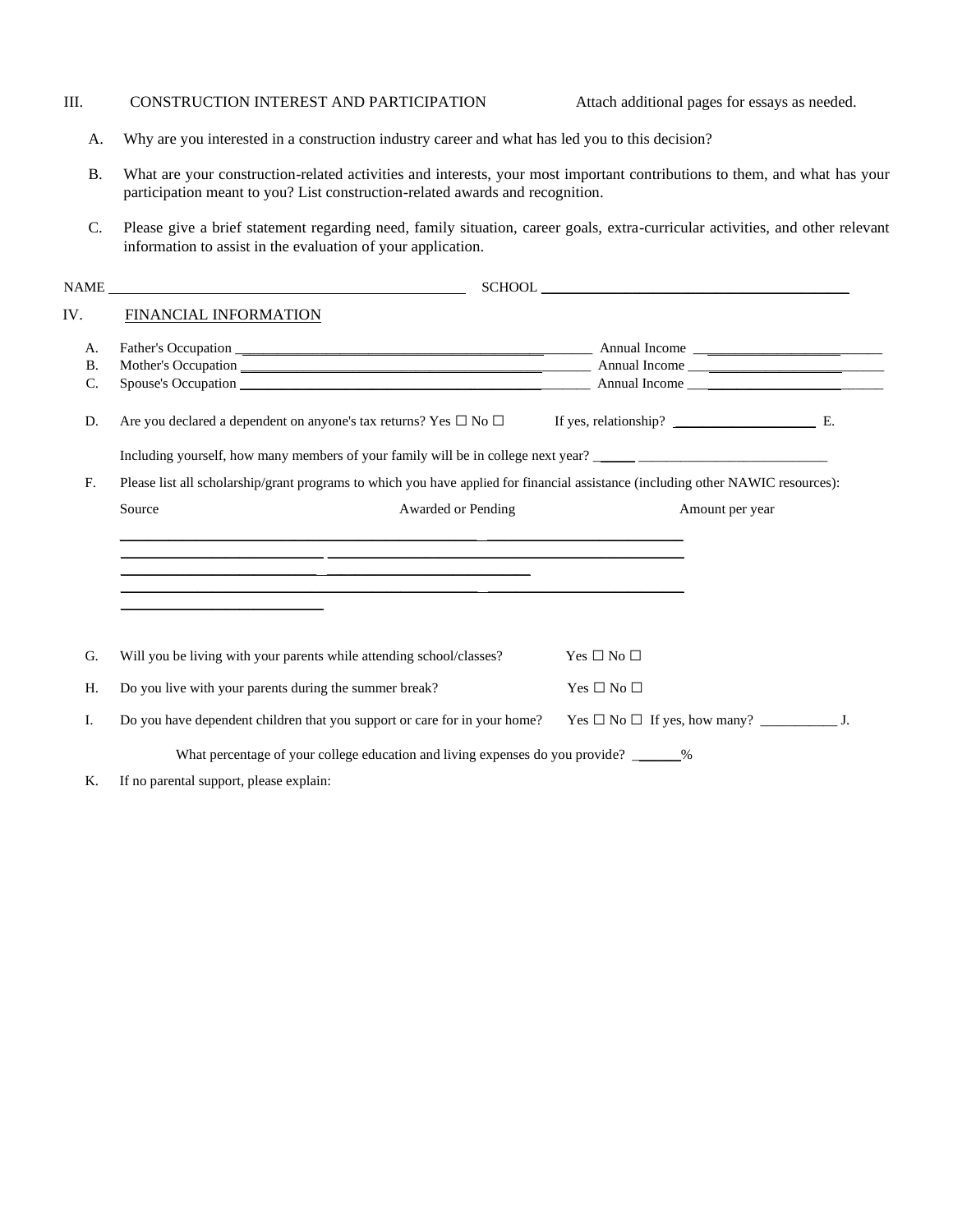| Indicate the amount of your financial support from the<br>following sources |                                                 |                                         |                  | Briefly describe estimated expenses for the fall/spring school year.<br>(Indicate with checkmark if paid by others) |                                   |              |  |
|-----------------------------------------------------------------------------|-------------------------------------------------|-----------------------------------------|------------------|---------------------------------------------------------------------------------------------------------------------|-----------------------------------|--------------|--|
| 1.                                                                          |                                                 | $\sim$                                  | 1.               | <b>ANNUAL EXPENSES</b><br>Tuition:                                                                                  | s                                 | Annual Amt.  |  |
|                                                                             | Occupation/Job Description:                     |                                         | 2.               | Books:<br>Sub-total                                                                                                 | $\sim$                            | $\mathbb{S}$ |  |
| 2.                                                                          |                                                 | $\mathbb{S}$                            | 3.               | Living Expenses:                                                                                                    | s<br>s<br>s<br>s                  |              |  |
|                                                                             |                                                 |                                         |                  | Rent & Utilities:<br>Food:<br>Clothing:<br>Car Payments:<br>Car Expenses:                                           | s<br>$\frac{1}{2}$<br>s<br>s<br>s |              |  |
| 3.                                                                          | Scholarships Anticipated or Awarded:            | $\mathbb{S}$ and $\mathbb{S}$<br>$\sim$ |                  | Car Insurance:<br>Health Insurance:<br>School-related Activities:<br>Entertainment:<br>Sub-total                    | s<br>$\sqrt[6]{\hspace{1cm}}$     | $\mathbb{S}$ |  |
| $\overline{4}$ .<br>5 <sub>1</sub>                                          |                                                 | $\mathbb{S}$                            |                  | Less \$ paid by others                                                                                              |                                   |              |  |
|                                                                             | Parental Contribution:<br>Spousal Contribution: | $\mathbb{S}$ and $\mathbb{S}$<br>s      | $\overline{4}$ . | Miscellaneous: (Specify)                                                                                            |                                   |              |  |
| 6.                                                                          | Other Sources of Income: (Specify)              | $\mathbb{S}$                            |                  | Sub-total                                                                                                           | s<br>s                            | s            |  |
| L7                                                                          | <b>TOTAL OF ABOVE</b>                           | $\mathbb{S}$ and $\mathbb{S}$           | M <sub>5</sub>   | <b>TOTAL OF ABOVE</b>                                                                                               |                                   | $\mathbb{S}$ |  |

N. Total Financial support needed \$\_\_\_\_\_\_\_\_\_\_\_\_\_\_\_\_\_\_\_\_ (L7 minus M5)